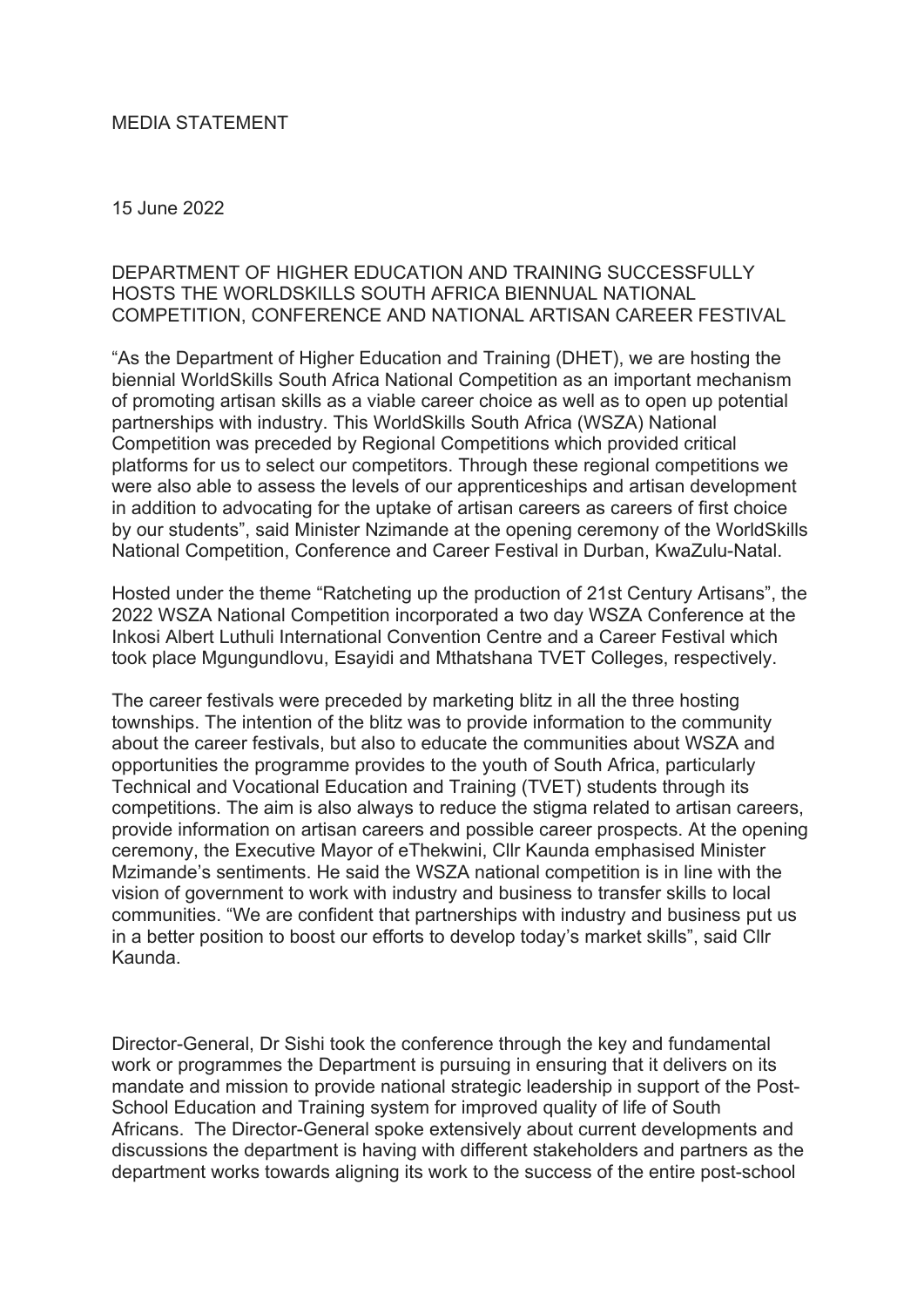education and training system. The Director-General also used the opportunity to invite business and potential partners to work with the Department in driving its vision.

"Ladies and gentlemen, we have a plan. As the Ministry of Higher Education, Science and Innovation, we have what we call a decadal plan which ensures that the HESI, which is the Higher Education, Science and Innovation system reaches its full objectives as set out in our strategic documents. I want to call upon the delegates of this conference to please interrogate the decadal plan to help us to indeed align the PSET system in the manner that will see all of us achieve the objectives we have set for our sector", said the Director-General.

The conference was attended by members of the portfolio committee on higher education, science and innovation, led by the chairperson, Ms Nompendulo Mkhatshwa who commended the competitors for their courage to reach the national competition stage where they'd compete for a shot at the international stage. Also in attendance at the conference were Technical and Vocational Education and Training (TVET) and Community Education and Training (CET) Colleges Principals and college councils members, Sector Education and Training Authority (SETA) chairpersons and Chief Executive Officers, members of organised labour and business and other entities of the Department of Higher Education and Training. Indeed the conference was used as a launching pad for the promulgated National Apprenticeship and Artisan Development Strategy 2030 as it allowed a variety of inputs on the direction the country needs to take in closing the gaps or blockages skilling young people in the country.

At the closing ceremony, the Director-General said "WorldSkills South Africa has become a flagship programme for the entire country and thanks to our colleagues who would, I am sure, agree that they would not have done this great job had it not been for the actual participants or competitors in this programme".

The competition kicked-off on 7 – 10 June at the Durban Exhibition Centre. The fourday long activities saw students from universities of technology, different employers and colleges across the country wrestle it out in different skills categories for the number one spot that would secure them an opportunity to participate at the international competition.

While the results for all other skills are out, only twenty four (24) out of thirty (30) skills which were initially planned for the competition, were competed in. The skill Cyber Security had to be taken off the competition list while the skill Additive Manufacturing was only an exhibition skill at the competition.